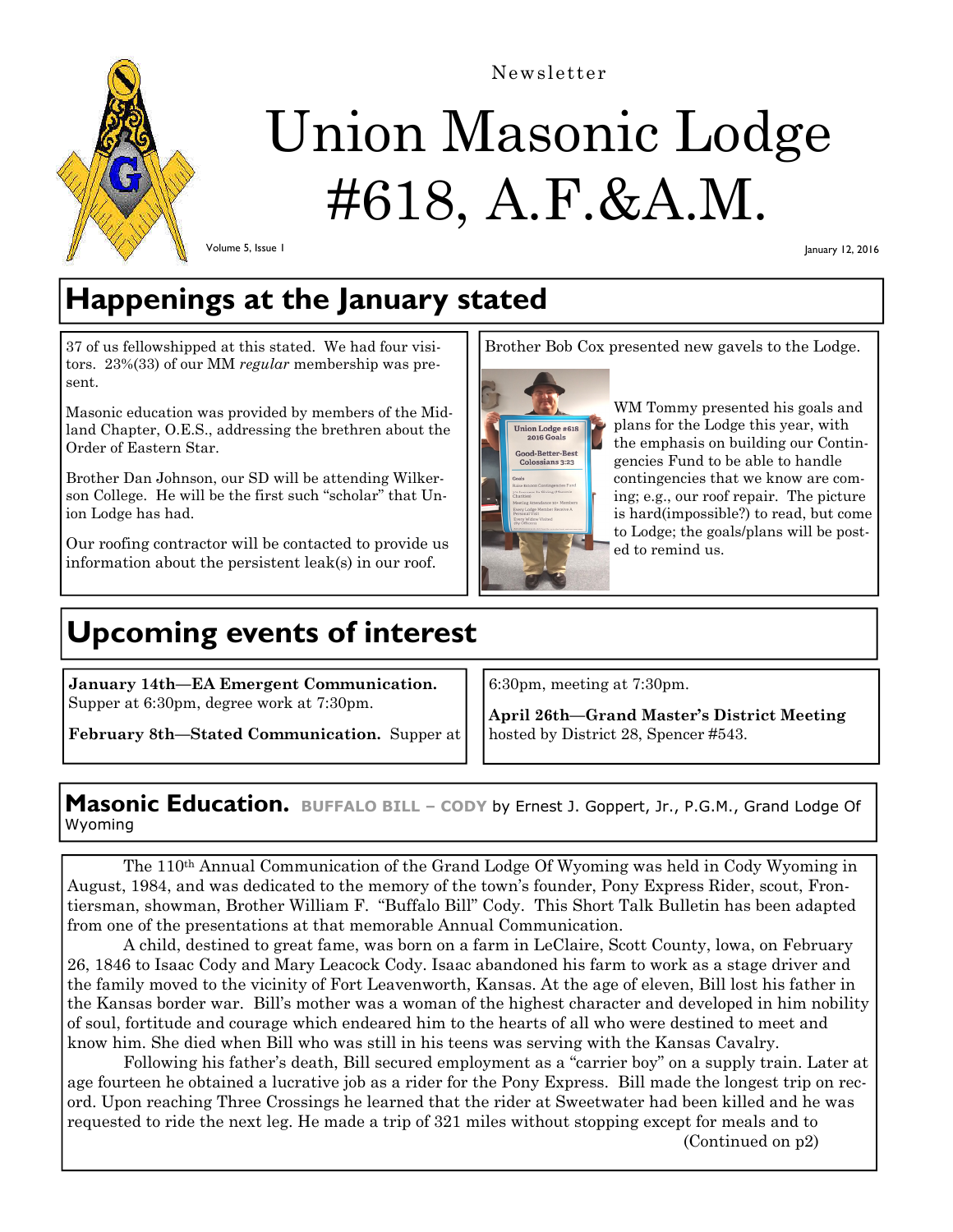| January Birthdays (by age)         |                                  |                                    |
|------------------------------------|----------------------------------|------------------------------------|
| <b>AGE / BIRTH DATE REPORT</b>     | 74 01/01/1942 GERALD L. GRESHAM  | 63 01/19/1953 SAMUEL B. KEENEY     |
| (sorted by age on birth date)      | 72 01/15/1944 ROGER D. RICE      | 58 01/16/1958 JIMMY W. BROOKS      |
| 96 01/02/1920 JAMES B. ROBERTS JR  | 70 01/19/1946 JACKIE H. HARTSELL | 55 01/18/1961 JOSEPH A. ABBATIELLO |
| 80 01/03/1936 CHARLES E. MORRIS JR | 69 01/01/1947 COY D. BLACKMAN    | 49 01/22/1967 MICHAEL W. HATLEY    |
| 78 01/09/1938 JAMES F. MORGAN      | 66 01/03/1950 KENNETH W. FLOYD   | 42 01/18/1974 BILLY D. MCKENZIE JR |
| <b>February Birthdays (by age)</b> |                                  |                                    |
| <b>AGE / BIRTH DATE REPORT</b>     | 73 02/28/1943 JIMMY L. HATHCOCK  | 58 02/22/1958 EDWARD C. DAVIS III  |
| (sorted by age on birth date)      | 66 02/27/1950 WILLIAM O. DENNIS  | 55 02/26/1961 CHRIS S. HARRISON    |
| 84 02/12/1932 ROBERT J.            | 63 02/17/1953 WILLIAM M. WIDEN-  | 54 02/24/1962 ROBERT A. LOVE JR    |
| <b>MCEACHERN JR</b>                | <b>HOUSE III</b>                 | 26 02/04/1990 JOSHUA A.            |
| 74 02/14/1942 LARRY W. ROBBINS     | 62 02/27/1954 DOUGLAS E. MARTIN  | <b>HUNEYCUTT</b>                   |

## (Continued from p1)

change horses.

 At seventeen, Bill enlisted in the 9th Kansas Cavalry. Later he served as a Scout in Tennessee and as a Trooper in Missouri. In 1866 he married Louisa Frederici in St. Louis. Bill contracted with the Goddard Brothers to furnish the Kansas Pacific Railroad with all the buffalo meat required to feed the laborers engaged in road construction and in eighteen months (1867-68) killed 4,280 buffalo which earned him the name by which he is best known—"Buffalo Bill. "

 From September, 1869, when he first caught the notice of General Phil Sheridan by some daring riding through Indian country, until December, 1872, when he resigned to go on the stage, Cody was continuously on army payrolls as a civilian scout. In July, 1869, he achieved some fame for guiding the 5th Cavalry to its spectacular victory at Summit Springs, Colorado. The troops returned in August, 1869, to Fort McPherson, Nebraska. Cody felt sure enough of his employment to send for his wife. According to Mrs. Cody, when she saw him at Fort McPherson, for the first time, he was wearing long hair, moustache and goatee— the style of prairie scouts of those days. In September, while buffalo hunting with Major Frank North to supply the garrison with meat, Cody and North were surrounded by Indians and barely fought their way back to the command. With the  $5<sup>th</sup>$  Cavalry, they then pursued the Indians for ninety miles to Standing Rock Agency, Dakota. Finally, the expedition returned to Fort McPherson on October 28.

 Within less than three weeks, Captain W.B. Brown organized in his quarters the Plalte Valley Lodge No. 32 of the A.F.& A.M. under the jurisdiction of the Grand Lodge of Nebraska. Cody and Brown were close friends, and it is likely that Cody petitioned right away for membership. One of the officers of the Lodge was the post's physician, Dr. David Frank Powell. Powell, later known as "White Beaver," became fast friends with "Buffalo Bill" and eventually died in Cody, Wyoming. On his 24th birthday, Cody was elected to membership. He was initiated March 6, 1870 and passed April 2, 1870.

 During 1870, Cody was involved in only one official Indian fight. However, he was kept busy hunting and guiding visiting dignitaries. One of those dignitaries Professor Othniel Marsh, a Yale paleontologist, was on his way to the Big Horn Basin to do some dinosaur bone hunting. It is Marsh whom Cody credited for exciting his interest in the Big Horn Basin country. Cody also served in the capacity of Justice of the Peace at Fort McPherson. He had been appointed by the army commander because he was the most reliable of the local civilian employees. In addition to performing routine chores such as marriages ("whom God and 'Buffalo Bill' have joined together let no man put asunder"). Cody also served as a sort of unofficial detective and policeman. Certainly one of the biggest events in his life was the birth late in the year of his only son, Kit Carson Cody.

> On January 10, 1871, Cody was raised to the sublime degree of Master Mason. Within a few (Continued on p3)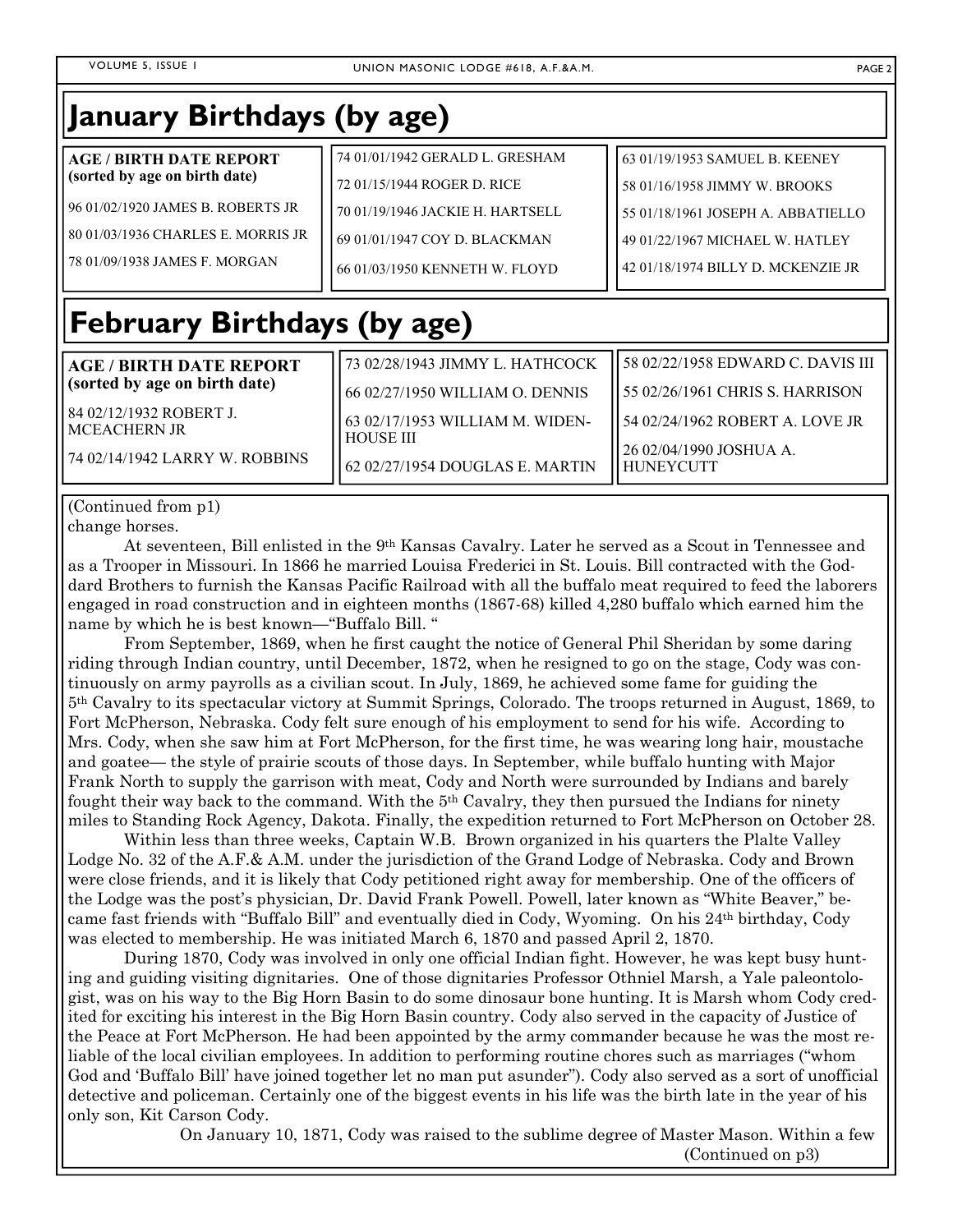months, he was cited for "conspicuous and gallant conduct" for a skirmish on Bird Wood Creek, Nebraska. He also began to achieve wider national fame as a guide for distinguished hunting parties. In September, 1871, he led the famous Bennett/Jerome hunt which resulted in an invitation to New York. General Sheridan was so pleased with his conduct of that and a subsequent hunt that he asked Cody to guide the Grand Duke Alexis of Russia in January, 1872. Three months later, April, Cody was awarded the Medal of Honor for a skirmish while on detached duty with the 3rd Cavalry. Finally, in 1872, he accepted the invitation to go to New York. There he saw himself portrayed in a stage play and was persuaded by Ned Buntline to star in a drama written express-ly for him. From that time forward, he and his partner, Texas Jack Omohundro, spent half their lives on the plains and half on the stages of all the major cities of the East.

 Cody founded his famous Wild West Show in 1883. In 1887, he took the show to Europe for the first time to be the featured attraction during the celebration of Queen Victoria's Golden Jubilee. Though he remained in England as the toast of British society through October he petitioned Euphrates Chapter No. 15, Royal Arch Masons of North Platte, Nebraska by mail in September. Within a month of the closing of the 1888 season on November 18th, he was advanced to the degree of Mark Master, inducted into the Oriental Chair and received and acknowledged a Most Excellent Master. On the following day he was exalted to the Royal Arch Degree. In addition to running the Wild West Show, which showed on Staten Island in 1888, Cody was running a stock ranch near North Platte and traveling back and forth between the East and Far West.

 Thereafter, Cody petitioned Palestine Commandery No. 13, order of Knights Templar of North Platte, Nebraska, and duly elected and received the Illustrious Order of the Red Cross on April I, 1889 and on the following day received the Order of Malta and was dubbed a Knight Templar, just before sailing once again to Europe. This European tour, which began in Paris for the Centennial Exposition, lasted for three years. Cody was back and forth between Europe and America during that time.

 Just before returning for another tour of England, he petitioned Tangier Temple of the Ancient Arabic Order Nobles of the Mystic Shrine of Omaha, Nebraska on March 22, 1892, and walked the burning sands three days later. In the meantime, he had found time to lead a hunting expedition through the Grand Canyon and into the Kaibab country of Utah, serve as a marshal during the inauguration of President Benjamin Harrison, and act as Chief of Scouts for General Miles in a futile attempt to head off what became the Wounded Knee Massacre.

 1893 had been his most successful year in show business, perhaps the most successful year in history in outdoor show business. The season of 1894 in Brooklyn promised to be just as good. Cody by this time had been seen in per-son by millions of people on two continents and his name was a household word. He was well on his way to being the most famous man, perhaps, in the world, and certainly the most photographed.

 The Northern Jurisdiction of the Ancient Accepted Scottish Rite of Freemasonry in the Valley of New York City honored "Buffalo Bill" by conferring all of its degrees in the Lodge of Perfection (4ø-14ø), the Council of Princes (15ø16ø), the Chapter of Rose Croix (17ø-18ø), and the Consistory (19ø-32ø) in the same day, April 4, 1894. This special action by this New York Body exemplified their desire and that of all Masons of the time to recognize not only "Buffalo Bill's" dedication to his fraternal duties, but also to acknowledge the adherence to the principles of friendship, morality, and brotherly love.

 By all accounts, Cody's life provided an ex-emplary model for Masons. he was a man of his word in his dealings with all people. He dealt with people of all races, religions, sexes, and occupations, as equals, and was always open handed in helping those less fortunate than himself .

 "Buffalo Bill" gave the last performance of his Wild West Show at Portsmouth, Virginia where he became ill with a cold and headed for his Wyoming ranch. He stopped off at Denver to visit his sister and died suddenly from uremia on January 10, 1917. Although "Buffalo Bill" left a will stating he wished to be buried on top of Cedar Mountain about five miles west of his town, Cody, Wyoming, he was actually buried atop Lookout Mountain, 20 miles west of Denver. After his remains had lain in state in a bronze casket in the Capitol Rotunda in Denver, a service was held, and his body was placed in a temporary vault while a permanent tomb could be cut out of the solid granite atop Lookout Mountain.

 At the request of Platte Valley Lodge of North Platte, Golden City Lodge No. 1, Golden, Colorado conferred Masonic burial rites on June 3, 1917, atop Lookout Mountain, at 3:00 o'clock in the (Continued on p4)